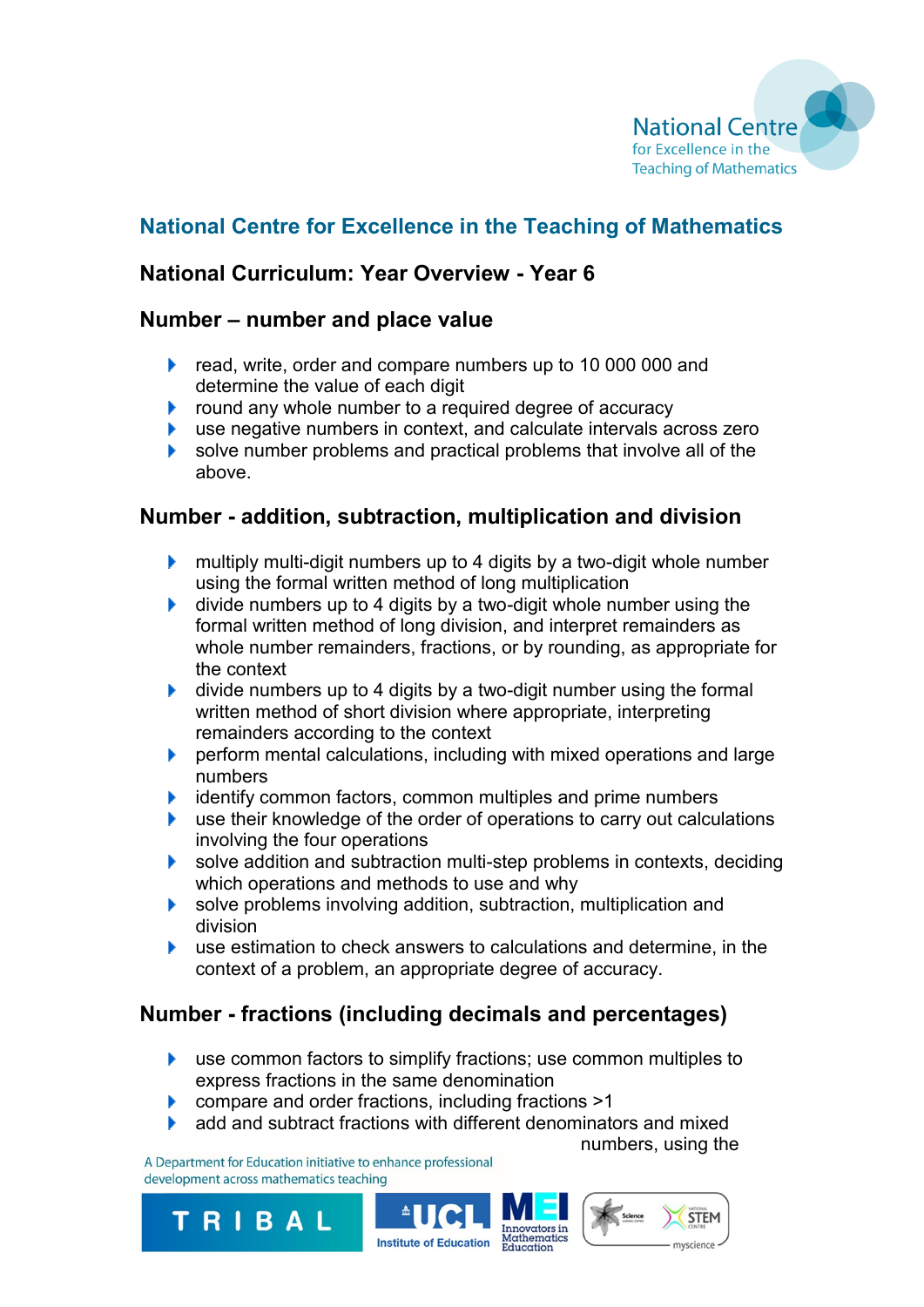

concept of equivalent fractions

- ¥. multiply simple pairs of proper fractions, writing the answer in its simplest form [for example,  $\frac{1}{4} \times \frac{1}{2} = \frac{1}{8}$ ]
- Þ. divide proper fractions by whole numbers [for example,  $\frac{1}{3} \div 2 = \frac{1}{6}$ ]
- associate a fraction with division and calculate decimal fraction equivalents [for example, 0.375] for a simple fraction [for example,  $\frac{3}{8}$ ]
- identify the value of each digit in numbers given to three decimal ¥. places and multiply and divide numbers by 10, 100 and 1000 giving answers up to three decimal places
- multiply one-digit numbers with up to two decimal places by whole Þ. numbers
- **E** use written division methods in cases where the answer has up to two decimal places.
- solve problems which require answers to be rounded to specified degrees of accuracy
- Þ. recall and use equivalences between simple fractions, decimals and percentages including in different contexts.

## **Ratio and Proportion**

- solve problems involving the relative sizes of two quantities where Þ. missing values can be found by using integer multiplication and division facts
- solve problems involving the calculation of percentages [for example, of measures, and such as 15% of 360] and use percentages for comparison
- solve problems involving similar shapes where the scale factor is known or can be found
- Þ. solve problems involving unequal sharing and grouping using knowledge of fractions and multiples

#### **Algebra**

**►** use simple formulae

TRIBAL

- **e** generate and describe linear number sequences
- **EXPLEM** express missing number problems algebraically
- $\blacktriangleright$  find pairs of numbers that satisfy number sentences involving two unknowns
- **EXECUTE:** enumerate possibilities of combinations of two variables

A Department for Education initiative to enhance professional development across mathematics teaching